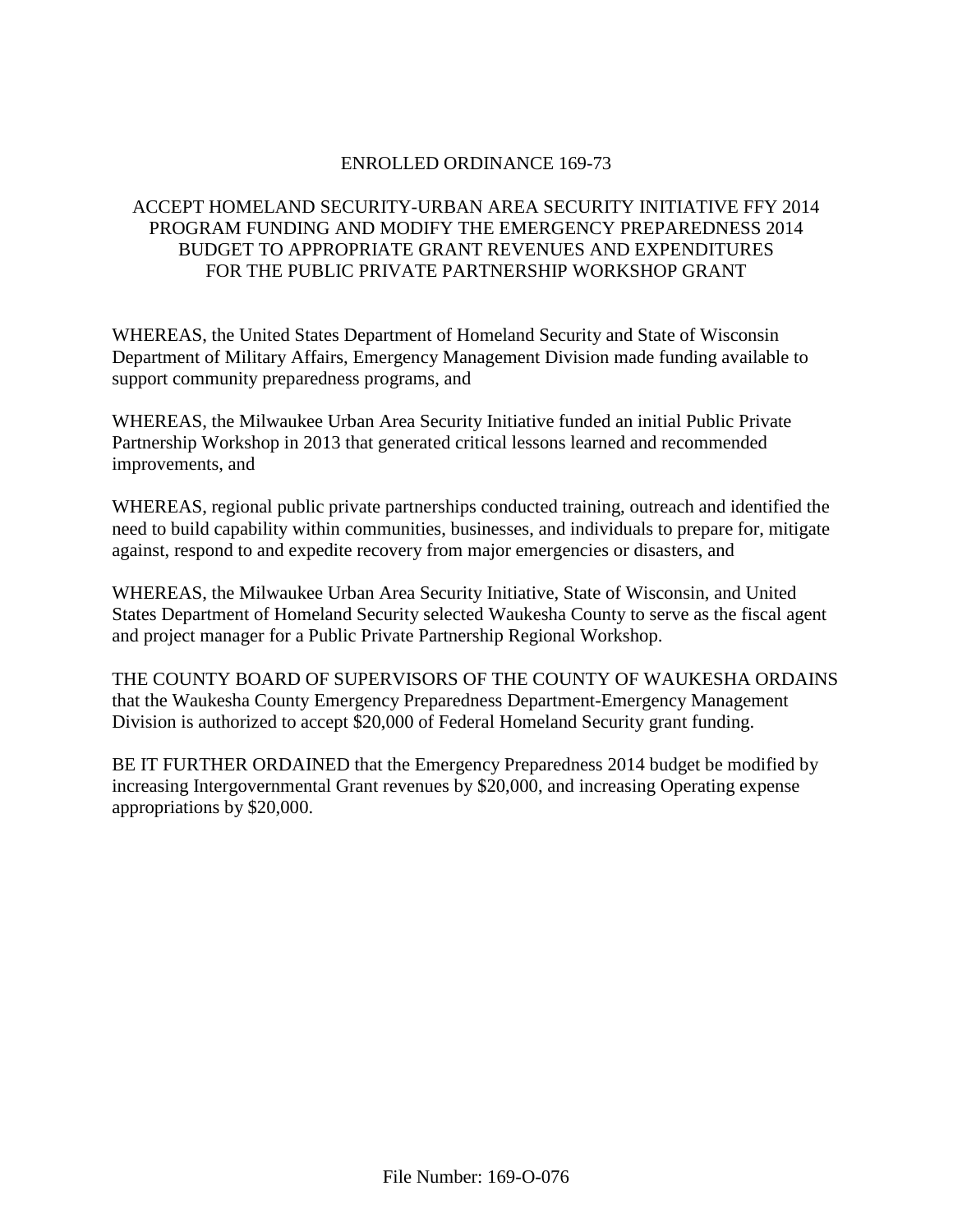#### FISCAL NOTE

## ACCEPT HOMELAND SECURITY-URBAN AREA SECURITY INITIATIVE FFY 2014 PROGRAM FUNDING AND MODIFY THE EMERGENCY PREPAREDNESS 2014 BUDGET TO APPROPRIATE GRANT REVENUES AND EXPENDITURES FOR THE 2014 PUBLIC PRIVATE PARTNERSHIP WORKSHOP GRANT

This ordinance authorizes Waukesha County Emergency Management to accept \$20,000 of Urban Area Security Initiative (UASI) grant funds from the Department of Homeland Security. The ordinance will increase Waukesha County Emergency Management operating expenses \$20,000 to allow for contracted services for regional training workshops and exercises. No County indirect costs are covered by this grant funding.

This ordinance results in no additional direct tax levy impact.

Lauvence M. Dull

Lawrence M. Dahl Accounting Services Manager 12/11/2014 AMD – Bud. Journal # 2014-00009201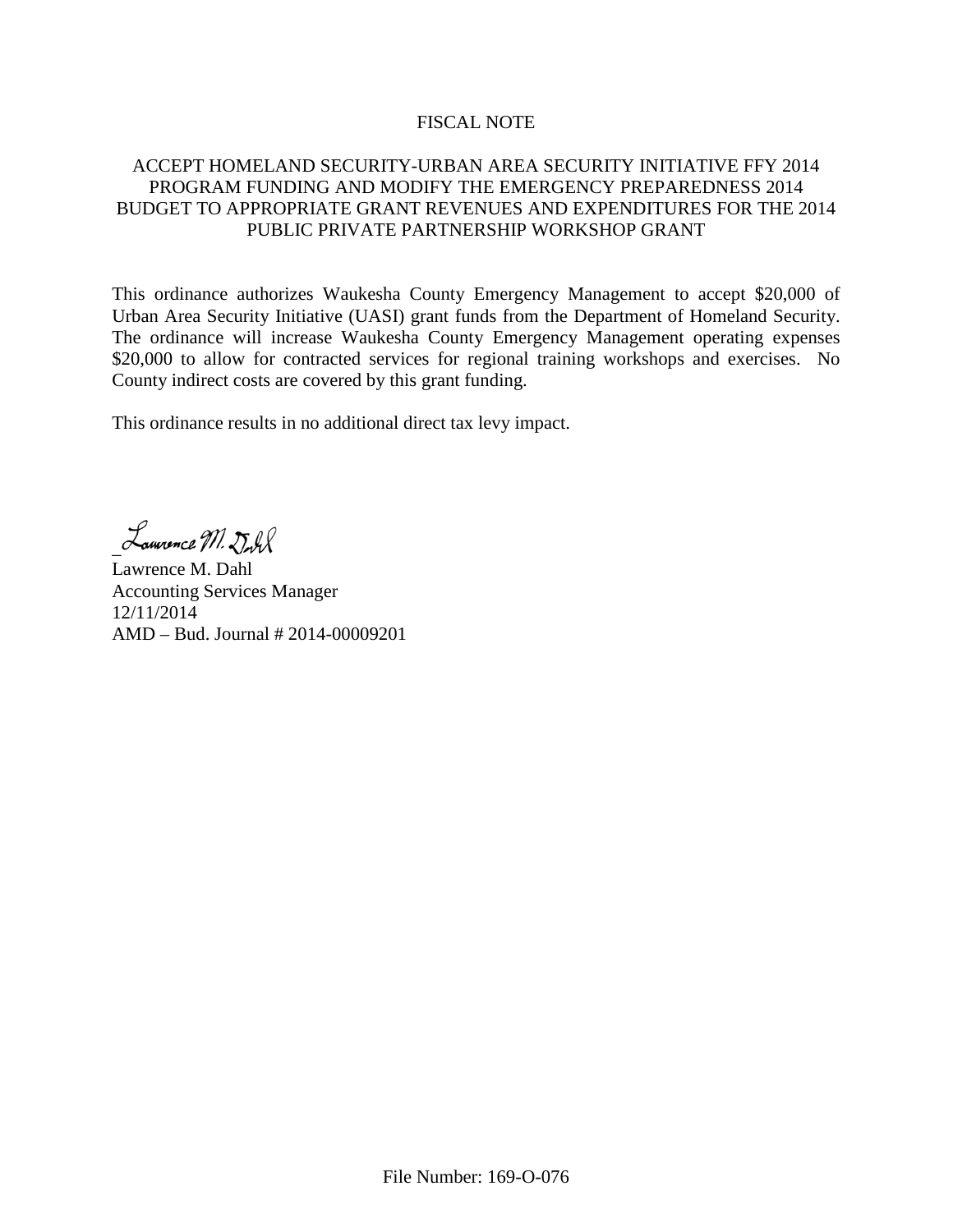# ACCEPT HOMELAND SECURITY-URBAN AREA SECURITY INITIATIVE FFY 2014 PROGRAM FUNDING AND MODIFY THE EMERGENCY PREPAREDNESS 2014 **BUDGET TO APPROPRIATE GRANT REVENUES AND EXPENDITURES** FOR THE PUBLIC PRIVATE PARTNERSHIP WORKSHOP GRANT

Approved By: Judiciary & Law Enforcement Committee

Peter M. Wolff, Chair

Jim Batzko

Janel Brandtjen

Michael A. Crowley

Kathleen M. Cummings

obert L. Kolb

Čarl Pettis

Approved By: **Finance Committee** 

Mames A. Heinrich, Chair

Eric Highum

**Richard Morris** 

Larry Nelson

Duane E. Paulson

**Steve Whittow** 

William J. Zaborowski

The foregoing legislation adopted by the County Board of Supervisors of Waukesha County, Wisconsin, was presented to the County Executive on:

Date: WULLA Kathleen Novack, County Clerk

The foregoing legislation adopted by the County Board of Supervisors of Waukesha County, Wisconsin, is hereby:

Approved:  $\mathsf{K}$ Vetoed:

 $12 - 3 - 14$ Date:

Daniel P. Vrakas, County Executive